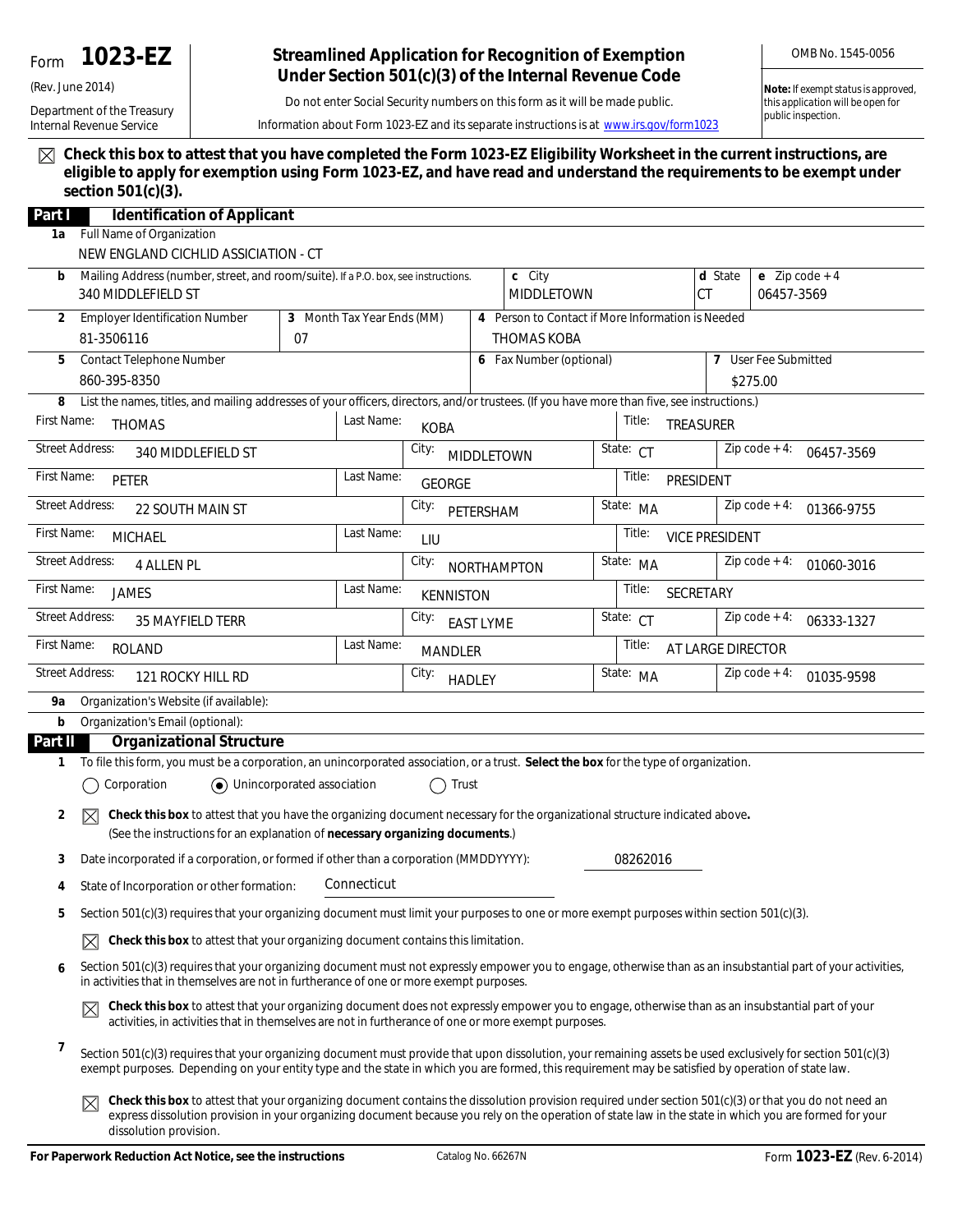|          | Form 1023-EZ (Rev. 6-2014)                                                                                                                                                                                                                                                                                                |                                                                                                                |                                   |              | Page 2                                         |  |  |  |
|----------|---------------------------------------------------------------------------------------------------------------------------------------------------------------------------------------------------------------------------------------------------------------------------------------------------------------------------|----------------------------------------------------------------------------------------------------------------|-----------------------------------|--------------|------------------------------------------------|--|--|--|
| Part III | <b>Your Specific Activities</b>                                                                                                                                                                                                                                                                                           |                                                                                                                |                                   |              |                                                |  |  |  |
|          | 1 Enter the appropriate 3-character NTEE Code that best describes your activities (See the instructions):                                                                                                                                                                                                                 |                                                                                                                | D <sub>30</sub>                   |              |                                                |  |  |  |
| 2        | To qualify for exemption as a section 501(c)(3) organization, you must be organized and operated exclusively to further one or more of the following purposes. By<br>checking the box or boxes below, you attest that you are organized and operated exclusively to further the purposes indicated. Check all that apply. |                                                                                                                |                                   |              |                                                |  |  |  |
|          | Charitable                                                                                                                                                                                                                                                                                                                | Religious                                                                                                      | $\boxtimes$ Educational           |              |                                                |  |  |  |
|          | Scientific                                                                                                                                                                                                                                                                                                                | Literary                                                                                                       | Testing for public safety         |              |                                                |  |  |  |
|          |                                                                                                                                                                                                                                                                                                                           | To foster national or international amateur sports competition<br>Prevention of cruelty to children or animals |                                   |              |                                                |  |  |  |
| 3        | To qualify for exemption as a section 501(c)(3) organization, you must:                                                                                                                                                                                                                                                   |                                                                                                                |                                   |              |                                                |  |  |  |
|          | Refrain from supporting or opposing candidates in political campaigns in any way.                                                                                                                                                                                                                                         |                                                                                                                |                                   |              |                                                |  |  |  |
|          | Ensure that your net earnings do not inure in whole or in part to the benefit of private shareholders or individuals (that is, board members, officers, key<br>management employees, or other insiders).                                                                                                                  |                                                                                                                |                                   |              |                                                |  |  |  |
|          | Not further non-exempt purposes (such as purposes that benefit private interests) more than insubstantially.                                                                                                                                                                                                              |                                                                                                                |                                   |              |                                                |  |  |  |
|          | Not be organized or operated for the primary purpose of conducting a trade or business that is not related to your exempt purpose(s).                                                                                                                                                                                     |                                                                                                                |                                   |              |                                                |  |  |  |
|          | Not devote more than an insubstantial part of your activities attempting to influence legislation or, if you made a section 501(h) election, not normally make<br>expenditures in excess of expenditure limitations outlined in section 501(h).                                                                           |                                                                                                                |                                   |              |                                                |  |  |  |
|          | Not provide commercial-type insurance as a substantial part of your activities.                                                                                                                                                                                                                                           |                                                                                                                |                                   |              |                                                |  |  |  |
|          | Check this box to attest that you have not conducted and will not conduct activities that violate these prohibitions and restrictions.                                                                                                                                                                                    |                                                                                                                |                                   |              |                                                |  |  |  |
| 4        | Do you or will you attempt to influence legislation?<br>(If yes, consider filing Form 5768. See the instructions for more details.)                                                                                                                                                                                       |                                                                                                                |                                   | Yes          | No<br>$\left( \boldsymbol{\checkmark} \right)$ |  |  |  |
| 5        | Do you or will you pay compensation to any of your officers, directors, or trustees?<br>(Refer to the instructions for a definition of compensation.)                                                                                                                                                                     |                                                                                                                | _________________________________ | Yes          | No<br>$\left( \boldsymbol{\checkmark} \right)$ |  |  |  |
| ь        | Do you or will you donate funds to or pay expenses for individual(s)?<br>Yes<br>$\mathcal{N}$ ) No                                                                                                                                                                                                                        |                                                                                                                |                                   |              |                                                |  |  |  |
| 7        | Do you or will you conduct activities or provide grants or other assistance to individual(s) or organization(s) outside the United<br>States?                                                                                                                                                                             |                                                                                                                |                                   | Yes<br>$($ ) | $\mathcal{L}$ ) No                             |  |  |  |
| 8        | Do you or will you engage in financial transactions (for example, loans, payments, rents, etc.) with any of your officers, directors,<br>or trustees, or any entities they own or control?                                                                                                                                |                                                                                                                |                                   | Yes          | $\left(\bigvee\right)$ No                      |  |  |  |
| 9        | Do you or will you have unrelated business gross income of \$1,000 or more during a tax year?                                                                                                                                                                                                                             |                                                                                                                | ______________________            | Yes          | $\left( \boldsymbol{\checkmark} \right)$<br>No |  |  |  |
| 10       | Do you or will you operate bingo or other gaming activities?                                                                                                                                                                                                                                                              |                                                                                                                |                                   | Yes          | No<br>$\left( \boldsymbol{\checkmark} \right)$ |  |  |  |
| 11       | Do you or will you provide disaster relief?                                                                                                                                                                                                                                                                               |                                                                                                                |                                   | Yes          | $\mathcal Q$ No                                |  |  |  |
|          |                                                                                                                                                                                                                                                                                                                           |                                                                                                                |                                   |              |                                                |  |  |  |

#### **Part IV Foundation Classification**

**Part IV is designed to classify you as an organization that is either a private foundation or a public charity. Public charity status is a more favorable tax status than private foundation status.**

- **1** If you qualify for public charity status, check the appropriate box (**1a 1c** below) and skip to **Part V** below.
	- **a**  $\bigcap$  **Select this box** to attest that you normally receive at least one-third of your support from public sources or you normally receive at least 10 percent of your support from public sources and you have other characteristics of a publicly supported organization. **Sections 509(a)(1) and 170(b)(1)(A)(vi)**.
	- **b**  $\widehat{\ }\,$  **Select this box** to attest that you normally receive more than one-third of your support from a combination of gifts, grants, contributions, membership fees, and gross receipts (from permitted sources) from activities related to your exempt functions and normally receive not more than one-third of your support from investment income and unrelated business taxable income. **Section 509(a)(2).**
	- **Select this box** to attest that you are operated for the benefit of a college or university that is owned or operated by a governmental unit. **Sections 509(a)(1)** and 170(b)(1)(A)(iv).
- If you are not described in items **1a 1c** above, you are a private foundation. As a private foundation, you are required by section 508(e) to have specific **2** provisions in your organizing document, unless you rely on the operation of state law in the state in which you were formed to meet these requirements. These specific provisions require that you operate to avoid liability for private foundation excise taxes under sections 4941-4945.
	- Select this box to attest that your organizing document contains the provisions required by section 508(e) or that your organizing document does not  $\bigcirc$ need to include the provisions required by section 508(e) because you rely on the operation of state law in your particular state to meet the requirements of section 508(e). (See the instructions for explanation of the section 508(e) requirements.)